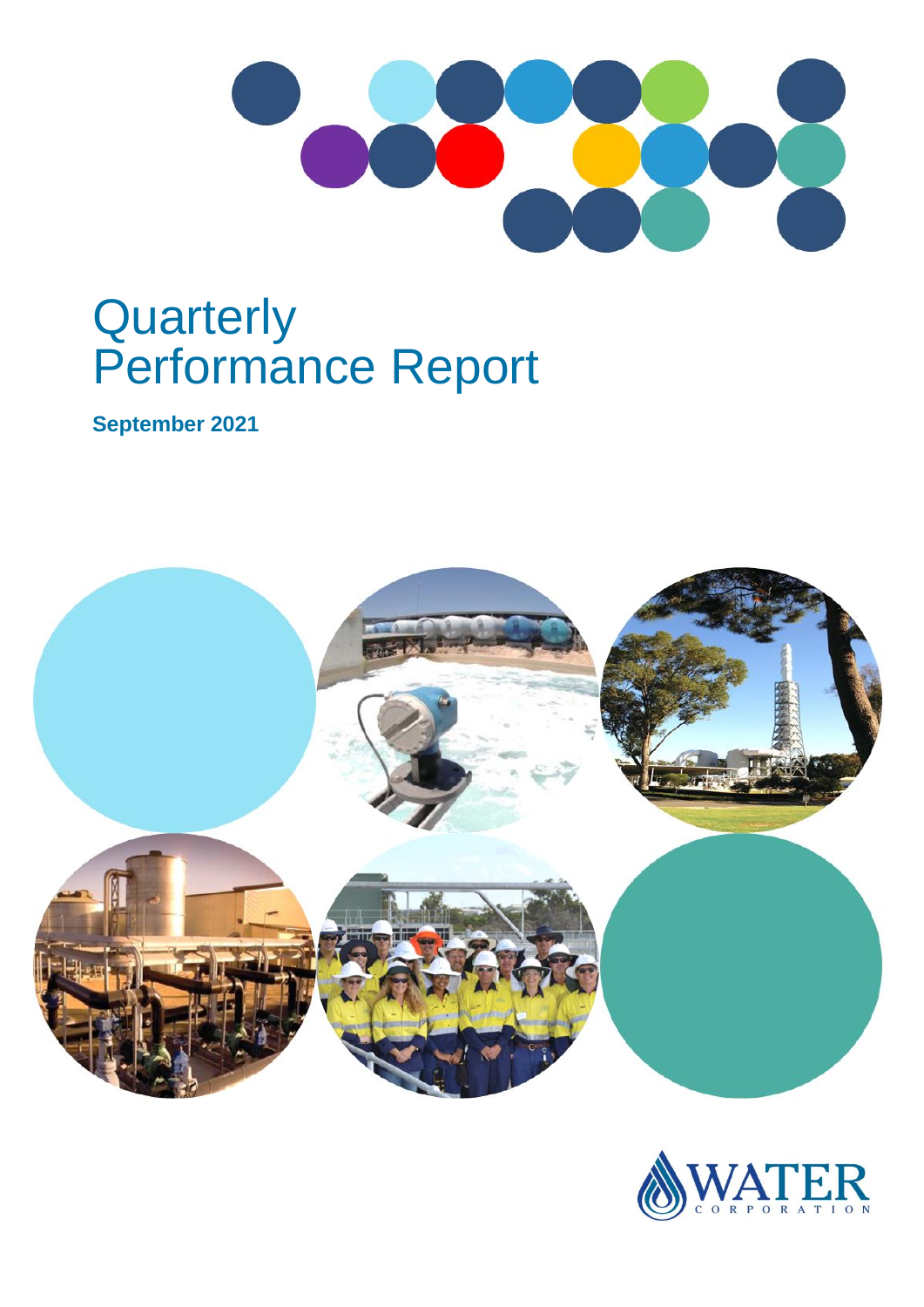### Financial Performance





|                                                      | 3 months to September 2021 |               |                 | *PCP             | <b>Full Year 2021/22</b>        |
|------------------------------------------------------|----------------------------|---------------|-----------------|------------------|---------------------------------|
| Financial Results (\$'000s)                          | <b>Actual</b>              | <b>Budget</b> | <b>Variance</b> | <b>Last Year</b> | Draft SCI Budget <sup>(5)</sup> |
| Operating revenue                                    | 645,526                    | 640,390       | 5,136           | 640,775          | 2,813,816                       |
| Direct operating expenses <sup>(1)</sup>             | 244,536                    | 236,396       | (8, 140)        | 225,150          | 987,470                         |
| Depreciation / amortisation                          | 135,882                    | 135,611       | (272)           | 132,349          | 562,365                         |
| Earnings before interest & tax (EBIT) <sup>(2)</sup> | 265,108                    | 268,384       | (3,276)         | 283,276          | 1,263,981                       |
| less: Net interest expense                           | 41,353                     | 41,199        | (154)           | 45,983           | 175,499                         |
| add: Developers' contribution <sup>(3)</sup>         | 46.725                     | 34,774        | 11,951          | 47,393           | 134,156                         |
| Operating surplus before tax                         | 270,481                    | 261,959       | 8,522           | 284,686          | 1,222,638                       |
| Income tax expense                                   | 81,136                     | 78,642        | (2, 495)        | 82,499           | 367,043                         |
| Operating surplus after tax                          | 189,344                    | 183,317       | 6,027           | 202,187          | 855,595                         |
| Capital expenditure                                  | 142,694                    | 168,400       | 25,706          | 165,390          | 712,369                         |
| Borrowings taken (repaid)                            |                            |               |                 |                  | 375,000                         |
| Net debt                                             | 5,655,858                  | 5,704,200     | 48,342          | 5,656,404        | 4,994,362                       |

| <b>Financial Performance Measures</b>                      | <b>Full Year</b><br>Forecast 21/22 | <sup>(5)</sup> Full Year<br><b>Target 21/22</b> | <b>Variance</b> | <b>Last Year</b><br><b>Actual</b> |
|------------------------------------------------------------|------------------------------------|-------------------------------------------------|-----------------|-----------------------------------|
| Return on assets (%)                                       | 7.3                                | 7.3                                             |                 | 7.2                               |
| Debt to total assets (%)                                   | 32.2                               | 32.2                                            |                 | 32.4                              |
| Return on equity (%)                                       | 7.0                                | 7.0                                             |                 | 7.5                               |
| <b>Net Accruals to Government (\$m)</b><br>Represented by: |                                    |                                                 |                 |                                   |
| Tax equivalents                                            | 365.8                              | 379.0                                           | (13.2)          | 384.3                             |
| Dividends provided                                         | $\overline{a}$                     | $\overline{\phantom{a}}$                        |                 | 642.4                             |
| <b>Operating Subsidies</b>                                 |                                    |                                                 |                 |                                   |
| Non-Commercial Country Services                            | 312.7                              | 317.9                                           | 5.2             | 296.6                             |
| <b>Revenue Concessions</b>                                 | 178.7                              | 171.5                                           | (7.2)           | 170.3                             |
| <b>Metropolitan Operations</b>                             | 2.2                                | 1.8                                             | (0.4)           | 1.7                               |
| <b>Total Operating Subsidies</b>                           | 493.6                              | 491.2                                           | (2.4)           | 468.6                             |
| Net Accrual to Government <sup>(4)</sup>                   | (127.8)                            | (112.1)                                         | (15.7)          | 558.1                             |

#### **Comments**

Year to date Operating surplus after tax (OSAT) is \$6.0m higher than budget for the 3 months to 30 September 2021.

(1) Direct operating expenses are higher as the result of significantly higher levels of corrective maintenance activities, primarily in the metropolitan area, for both water and wastewater infrastructure assets.

(2) EBIT is lower than budget due to the higher direct operating expenses, partially offset by increased revenue streams - Rates and fees, Operating Subsidies and Industrial Waste charges.

(3) Higher developers' contributions, due to continued strong lot development activity via subdivisions and asset hand-overs.

(4) Although the annual OSAT budget is higher by \$6.0m, Net Accrual to Government (NATG) is forecast to be \$15.7m lower than budget due to higher Operating Subsidy receipts, combined with a decrease in tax equivalents. This is a timing issue and will rectify itself during the course of 2021/22.

(5) This Quarterly Performance Report is structured according to the Final Draft Statement of Corporate Intent (SCI) 2021/22, which has been submitted to the Minister for approval.



*\* PCP - Prior Comparative Period*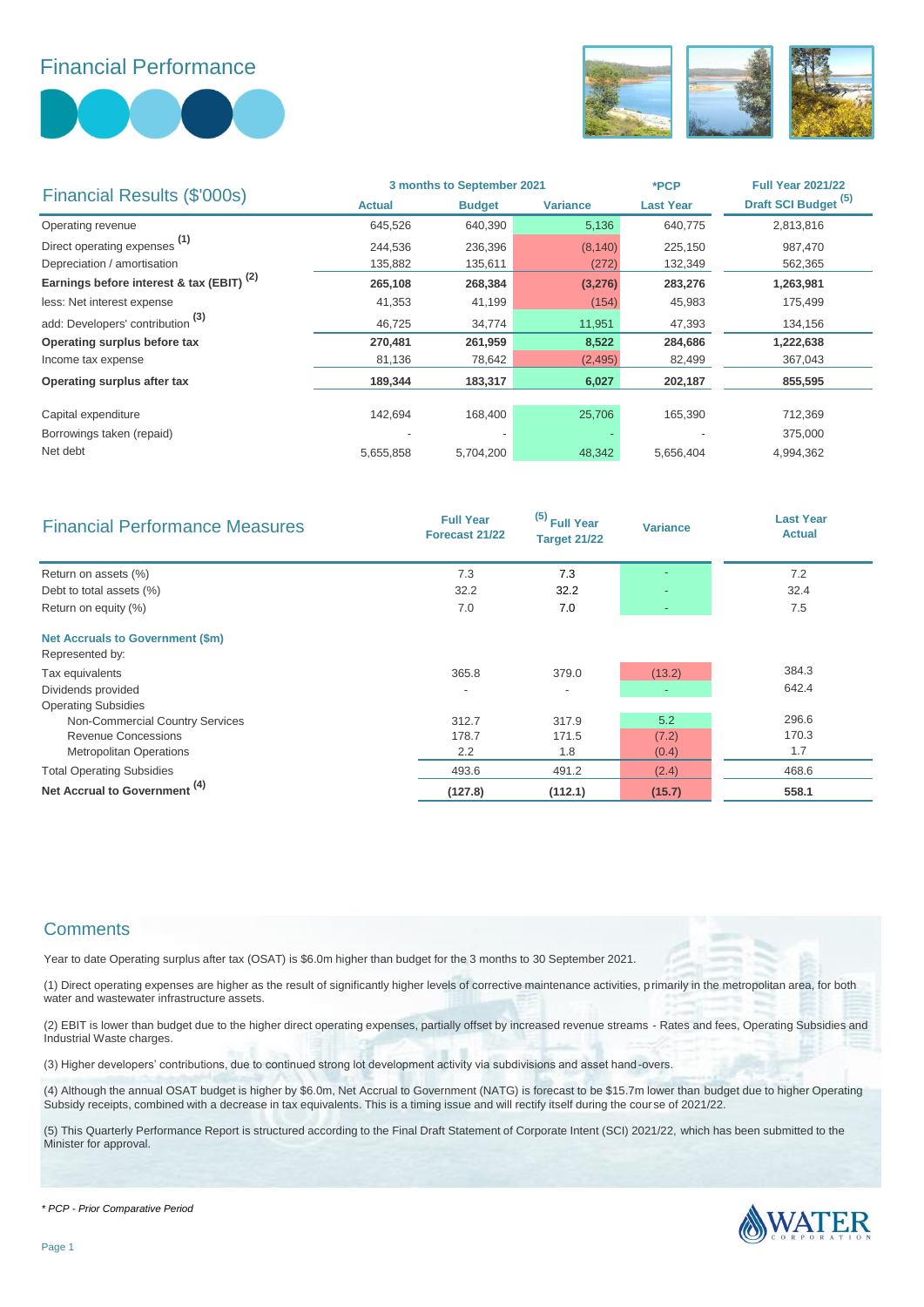## Business Targets & Information





|                                                                                                                                                                                                                                                     |                 | <b>Full Year 2021/22</b> |                     |                     |  |
|-----------------------------------------------------------------------------------------------------------------------------------------------------------------------------------------------------------------------------------------------------|-----------------|--------------------------|---------------------|---------------------|--|
| Performance Indicators <sup>(a)</sup>                                                                                                                                                                                                               | <b>Forecast</b> |                          | <b>Draft Target</b> | <b>Status</b>       |  |
| Outcome 1: Continue to satisfy customers when we interact with them achieving a<br>high performing score when surveyed                                                                                                                              |                 |                          |                     |                     |  |
| VOC customer experience (score)                                                                                                                                                                                                                     | 8.00            | $>=$                     | 8.00                | On Target           |  |
| Outcome 2: Keep total cost per property as low as possible over six years                                                                                                                                                                           |                 |                          |                     |                     |  |
| Total cost per property (\$)                                                                                                                                                                                                                        | 2,012           | $\leq$                   | 2,012               | On Target           |  |
| Outcome 3: Create a workplace that reflects the diversity in Western Australia<br>(including women in leadership) and continuously strengthen our commitment to<br>reconciliation, equity and Aboriginal engagement in the ways in which we operate |                 |                          |                     |                     |  |
| Workplace diversity targets achieved - women in leadership (% and number of)                                                                                                                                                                        | 36.0% 64        | $>=$                     | 36.0% 64            | On Target           |  |
| Aboriginal and Torres Strait Islander employment (% and number of) <sup>(b)</sup>                                                                                                                                                                   | 5.5% 209        | $>=$                     | 6.0% 220            | <b>Below Target</b> |  |
| Contracts > \$50K awarded to Aboriginal suppliers (%)                                                                                                                                                                                               | 3.2%            | $>=$                     | 3.2%                | On Target           |  |
| Outcome 4: Demonstrate advanced health and safety practices by 2024-25                                                                                                                                                                              |                 |                          |                     |                     |  |
| Public drinking water advisories (number of)                                                                                                                                                                                                        | $\Omega$        | $\leq$                   | $\mathbf 0$         | On Target           |  |
| Total Recordable Injury Frequency Rate (rate) <sup>(c)</sup>                                                                                                                                                                                        | 4.0%            | $\leq$                   | 2.2%                | <b>Below Target</b> |  |
| <b>Outcome 5: Support the Government to deliver Waterwise Perth Action Plan</b>                                                                                                                                                                     |                 |                          |                     |                     |  |
| Support the Government to deliver Waterwise Perth Action Plan (number of Water<br>Corporation's actions completed on time)                                                                                                                          | 10              | $>=$                     | 10                  | On Target           |  |
| Outcome 6: Achieve net zero carbon emissions by or before 2050                                                                                                                                                                                      |                 |                          |                     |                     |  |
| Reported greenhouse gas emissions (kilo tonnes CO2 equivalent) <sup>(d)</sup>                                                                                                                                                                       | 721kT           |                          | N/A                 |                     |  |
| Outcome 7: Increase the percentage of materials recovered from solid waste over<br>six years                                                                                                                                                        |                 |                          |                     |                     |  |
| Material recovered - solid waste (%) (e)                                                                                                                                                                                                            | 73%             | $>=$                     | 73%                 | On Target           |  |

#### **Comments**

(a) This Quarterly Performance Report is structured according to the Final Draft Statement of Corporate Intent (SCI) 2021/22, which has been submitted to the Minister for approval.

(b) The Aboriginal and Torres Strait Islander employment is forecasted to be 0.5% below target due to tightening and increase d movement in the<br>talent market. The Corporation is experiencing increased difficulty attracting

(c) TRIFR is measured over a rolling 12 month period. Last financial year the Corporation exceeded its target of 2.9 with a y ear-end outturn of 4.5.<br>This significantly impacts the Corporation's ability to achieve this yea

(d) Reported emissions are likely to be less than the previous year due to reduction in production at Southern Seawater Desal ination Plant.<br>(Long-term target of net zero greenhouse gas emissions by or before 2050. Current

(e) We expect to meet (or exceed) the target of 73% for the 21/22 financial year.